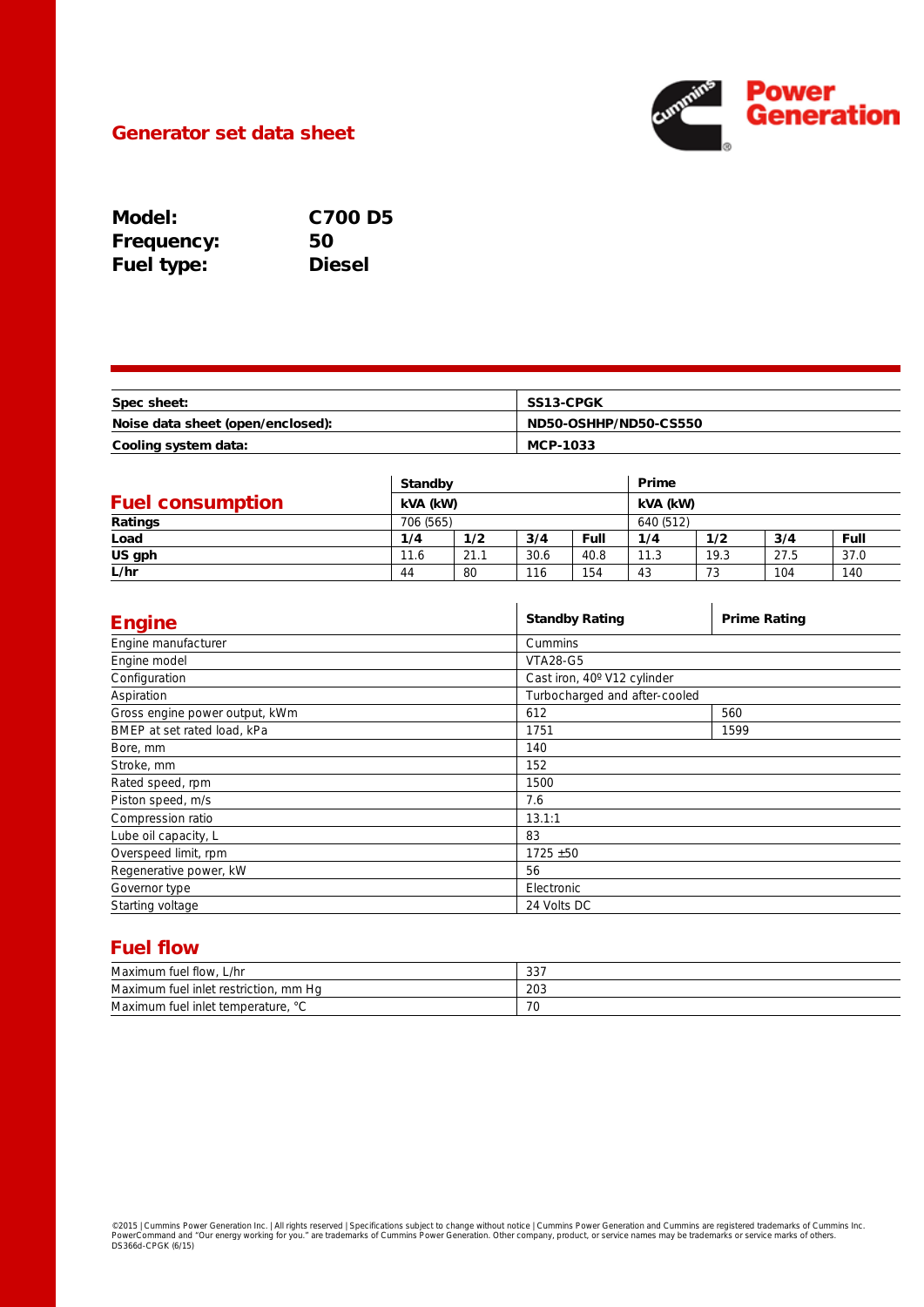| Air                                  | <b>Standby Rating</b> | <b>Prime Rating</b> |
|--------------------------------------|-----------------------|---------------------|
| Combustion air, $m^3/m$ in           | 52.                   | 49.5                |
| Maximum air cleaner restriction, kPa | 6.2                   |                     |

## Exhaust

| Exhaust gas flow at set rated load.<br>m <sup>3</sup> /min | 1222<br>∴ ∠∠ ا | 119.2 |
|------------------------------------------------------------|----------------|-------|
| Exhaust gas temperature, °C                                | 507            | 493   |
| Maximum exhaust back pressure,<br>kPa                      | 10.2           |       |

# Standard set-mounted radiator cooling

| Ambient design, °C                                                     | 40    |       |  |
|------------------------------------------------------------------------|-------|-------|--|
| Fan load, kW <sub>m</sub>                                              | 19.6  |       |  |
| Coolant capacity (with radiator), L                                    | 182   |       |  |
| Cooling system air flow, m <sup>3</sup> /sec @ 12.7 mmH <sub>2</sub> O | 14.5  |       |  |
| Total heat rejection, Btu/min                                          | 21610 | 19310 |  |
| Maximum cooling air flow static restriction mm $H_2O$                  | 12.7  |       |  |

| Weights*            | Open | <b>Enclosed</b> |
|---------------------|------|-----------------|
| Unit dry weight kgs | 5630 | <b>RTF</b>      |
| Unit wet weight kgs | 5839 | <b>RTF</b>      |

\* Weights represent a set with standard features. See outline drawing for weights of other configurations.

| <b>Dimensions</b>                   | Length     | Width      | Height     |
|-------------------------------------|------------|------------|------------|
| Standard open set dimensions mm     | 3934       | 1468       | 2179       |
| Enclosed set standard dimensions mm | <b>RTF</b> | <b>RTF</b> | <b>RTF</b> |

## Genset outline

#### Open set



#### Enclosed set



Outlines are for illustrative purposes only. Please refer to the genset outline drawing for an exact representation of this model.

©2014 | Cummins Power Generation Inc. | All rights reserved | Specifications subject to change without notice | Cummins Power Generation and Cummins are registered trademarks of Cummins Inc.<br>PowerCommand and "Our energy wo